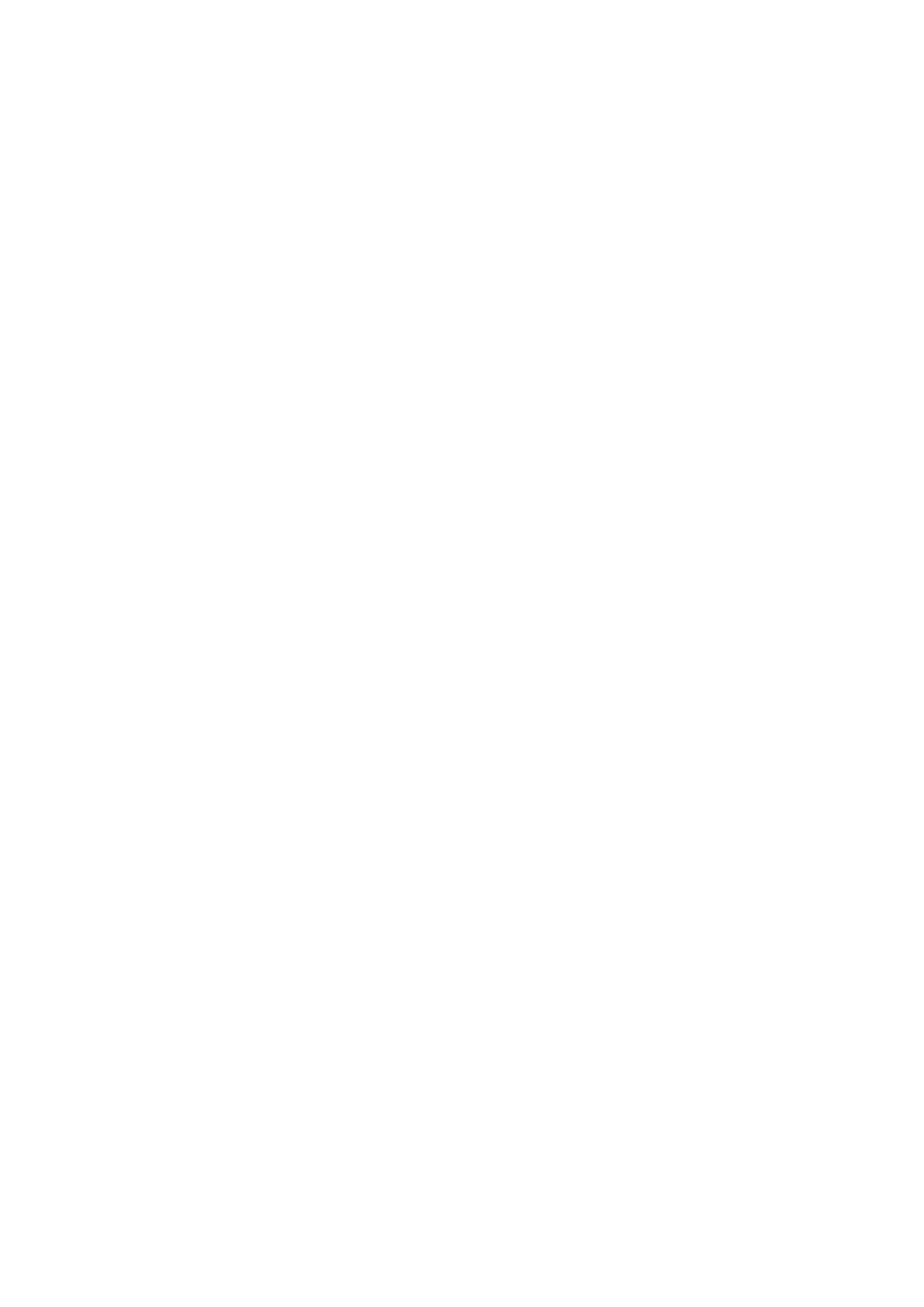*I certify that this public bill, which originated in the Legislative Assembly, has finally passed the Legislative Council and the Legislative Assembly of New South Wales.*

> *Clerk of the Legislative Assembly. Legislative Assembly, Sydney, , 2011*



New South Wales

# **Public Interest Disclosures Amendment Bill 2011**

Act No , 2011

An Act to amend the *Public Interest Disclosures Act 1994* to make further provision with respect to the grounds for public interest disclosures, the obligations and responsibilities of public authorities and heads of public authorities and the functions of the Ombudsman; and for other purposes.

*I have examined this bill and find it to correspond in all respects with the bill as finally passed by both Houses.*

*Assistant Speaker of the Legislative Assembly.*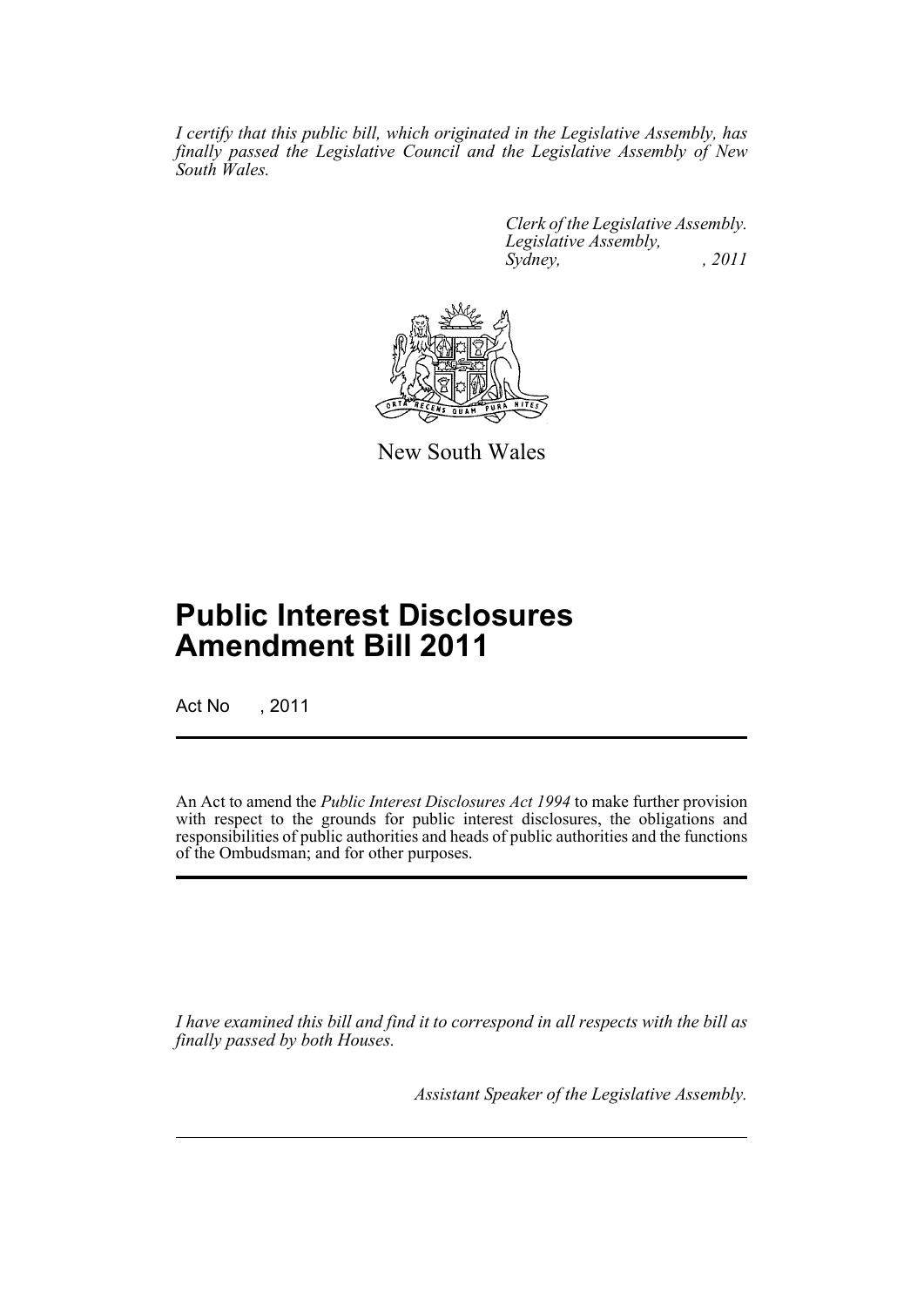## <span id="page-3-0"></span>**The Legislature of New South Wales enacts:**

#### **1 Name of Act**

This Act is the *Public Interest Disclosures Amendment Act 2011*.

## <span id="page-3-1"></span>**2 Commencement**

- (1) Except as provided by subsection (2) this Act commences on a day or days to be appointed by proclamation.
- (2) Schedule 1 [5] commences on 1 January 2012.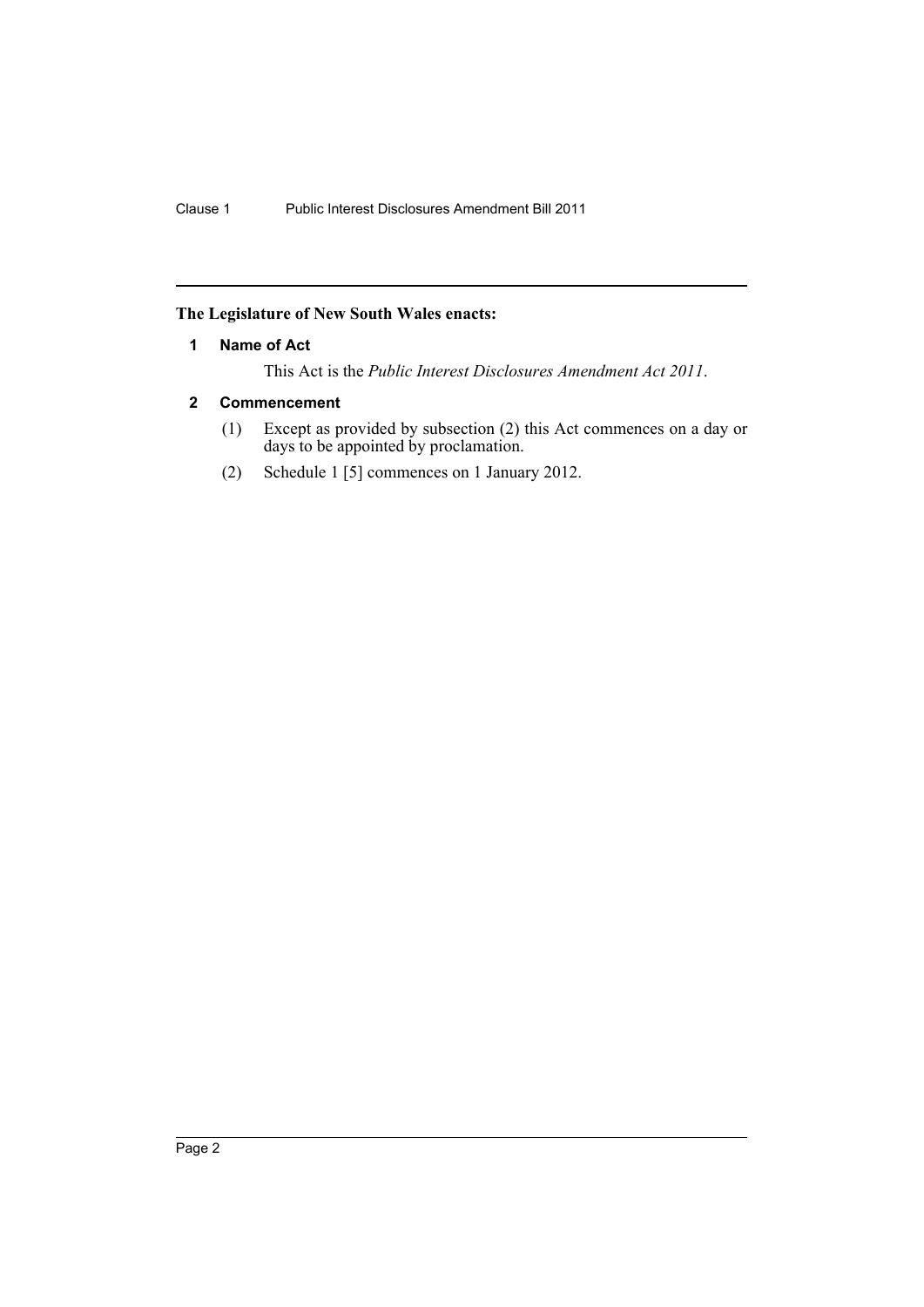Amendment of Public Interest Disclosures Act 1994 No 92 Schedule 1

# <span id="page-4-0"></span>**Schedule 1 Amendment of Public Interest Disclosures Act 1994 No 92**

## **[1] Section 3 Object of Act**

Omit "corrupt conduct, maladministration, serious and substantial waste and government information contravention" from section 3 (1).

Insert instead "corrupt conduct, maladministration, serious and substantial waste, government information contravention and local government pecuniary interest contravention".

#### **[2] Section 4 Definitions**

Omit the definition of *protected disclosure* from section 4 (1).

Insert in alphabetical order:

*public interest disclosure* means a disclosure satisfying the applicable requirements of Part 2.

#### **[3] Section 4 (1)**

Insert in alphabetical order:

*local government pecuniary interest contravention* means the breach of an obligation imposed by the *Local Government Act 1993* in connection with a pecuniary interest.

## **[4] Section 6A Steering Committee**

Insert after section  $6A(1)(g)$ :

(g1) the Information Commissioner,

#### **[5] Section 6CA**

Insert after section 6C (as inserted by the *Protected Disclosures Amendment (Public Interest Disclosures) Act 2010*):

#### **6CA Reports to Ombudsman by public authorities**

- (1) Each public authority must provide a report under this section to the Ombudsman for each 6 month period.
- (2) The report is to provide statistical information on the public authority's compliance with its obligations under this Act during the 6 month period to which the report relates.
- (3) The report is to be provided to the Ombudsman within 30 days after the end of the  $\tilde{6}$  month period to which the report relates, or by such later time as the Ombudsman may approve.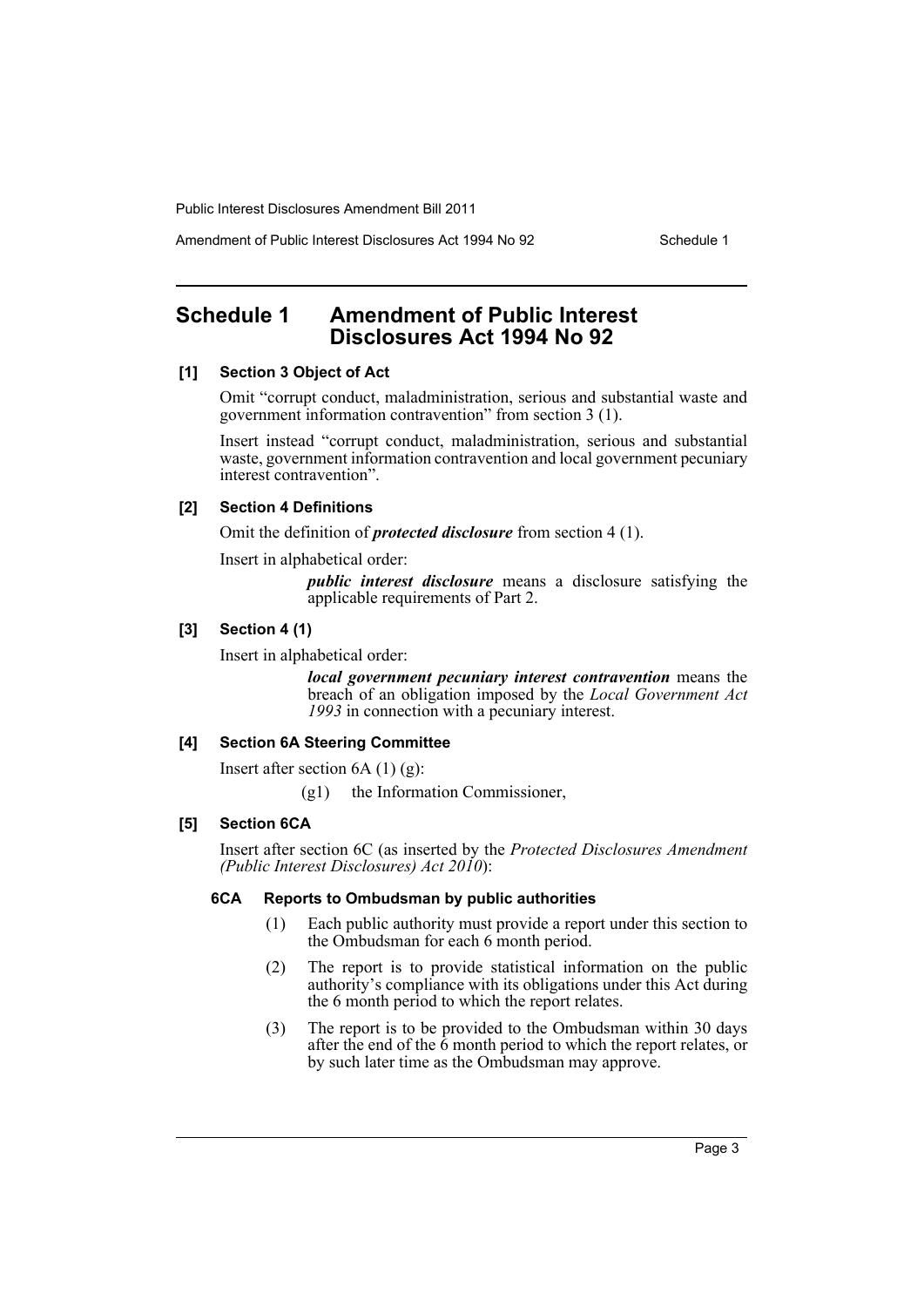Schedule 1 Amendment of Public Interest Disclosures Act 1994 No 92

- (4) The regulations may make provision for or with respect to:
	- (a) the statistical information that is to be provided in a report under this section, and
	- (b) the form in which such a report is to be provided.
- (5) In this section, *6 month period* means the period of 6 months ending on 30 June and 31 December in any year.

#### **[6] Sections 6D (1) and (2), 21 (3), 22 (2) and 32 (2) (b)**

Omit "protected disclosures" wherever occurring.

Insert instead "public interest disclosures".

#### **[7] Section 6D Public interest disclosures policies and guidelines**

Insert after section 6D (1) (as inserted by the *Protected Disclosures Amendment (Public Interest Disclosures) Act 2010*):

(1A) Such a policy must provide that a copy of the policy and an acknowledgment, in writing, of the receipt of the disclosure is to be provided to a person who makes a public interest disclosure, within 45 days after the person makes the disclosure.

#### **[8] Section 6E**

Insert after section 6D (as inserted by the *Protected Disclosures Amendment (Public Interest Disclosures) Act 2010*):

#### **6E Responsibility of head of public authority**

- (1) The head of a public authority is responsible for ensuring that:
	- (a) the public authority has the policy required by section 6D, and
	- (b) the staff of the public authority are aware of the contents of the policy and the protections under this Act for a person who makes a public interest disclosure, and
	- (c) the public authority complies with the policy and the authority's obligations under this Act, and
	- (d) the policy designates at least one officer of the public authority (who may be the principal officer) as being responsible for receiving public interest disclosures on behalf of the authority.
- (2) In this section, *head of a public authority* means:
	- (a) for a local government authority—the General Manager of the authority, or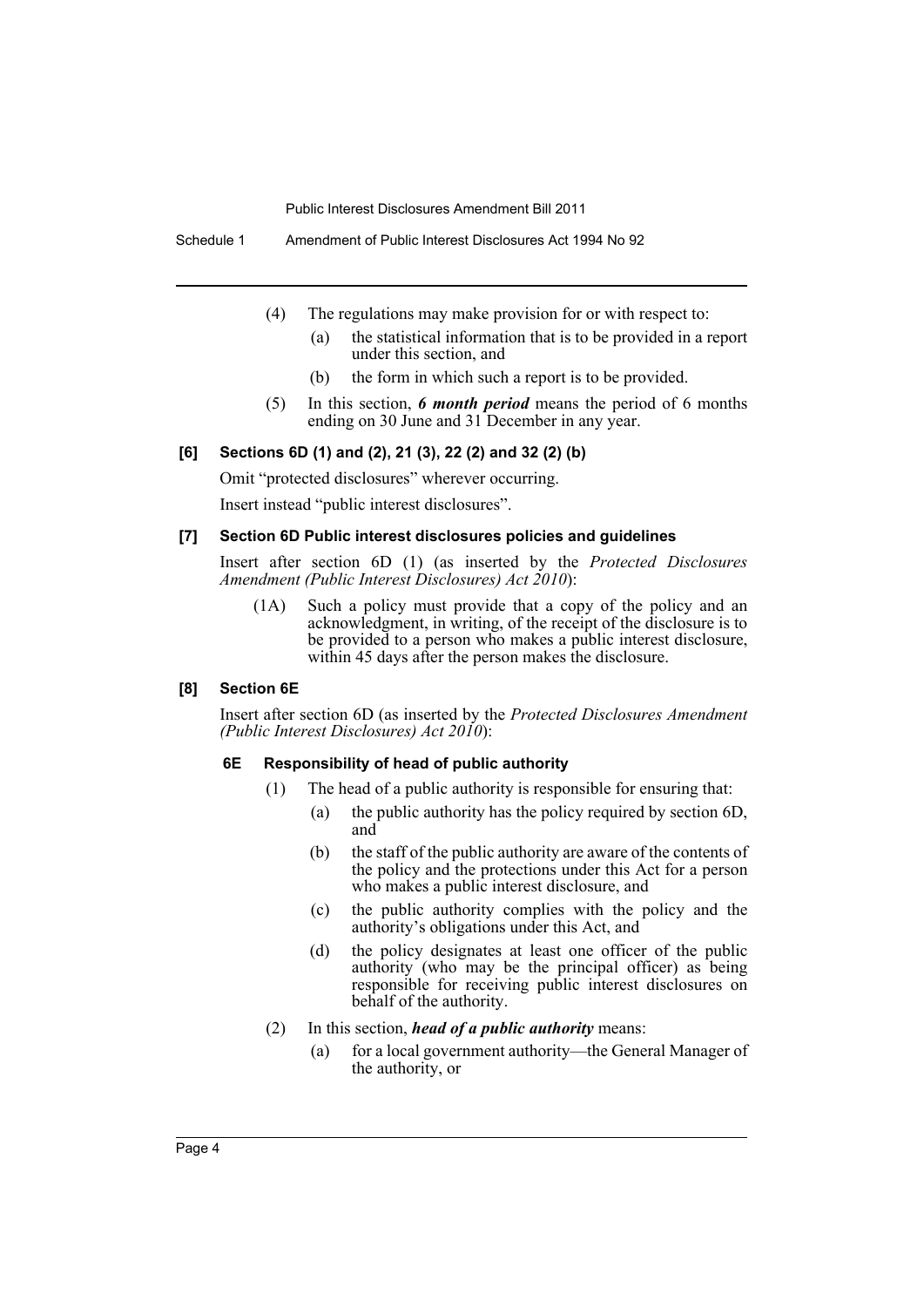- - (b) for the Department of the Legislative Assembly—the Speaker of the Legislative Assembly, or
	- (c) for the Department of the Legislative Council—the President of the Legislative Council, or
	- (d) for the Department of Parliamentary Services—the Speaker of the Legislative Assembly and the President of the Legislative Council, or
	- (e) for a Division of the Government Service—the Division Head in relation to the Division, or
	- (f) a person who is prescribed by the regulations as the head of a public authority for the purposes of this section, or
	- (g) for any other public authority—the chief executive officer or other principal officer of the authority.

## **[9] Part 2, heading**

Omit the heading to the Part. Insert instead:

# **Part 2 Public interest disclosures**

#### **[10] Section 9 Disclosures must be made voluntarily**

Omit "corrupt conduct, maladministration, serious and substantial waste of public money or government information contravention" from section 9 (3).

Insert instead "corrupt conduct, maladministration, serious and substantial waste of public money, government information contravention or local government pecuniary interest contravention".

#### **[11] Section 12B Disclosure concerning local government**

Omit "serious and substantial waste of local government money" from section 12B (1) (b).

Insert instead "corrupt conduct, maladministration, serious and substantial waste of local government money, government information contravention or local government pecuniary interest contravention".

#### **[12] Sections 15 (1) and (2), 18, 20 (1), (1A), (1B) and (1C), 20A (1) and (2), 21 (1) and (3), 22, 25 (8) and 26 (3) and Schedule 2, clauses 11 (2) and 14**

Omit "protected disclosure" wherever occurring.

Insert instead "public interest disclosure".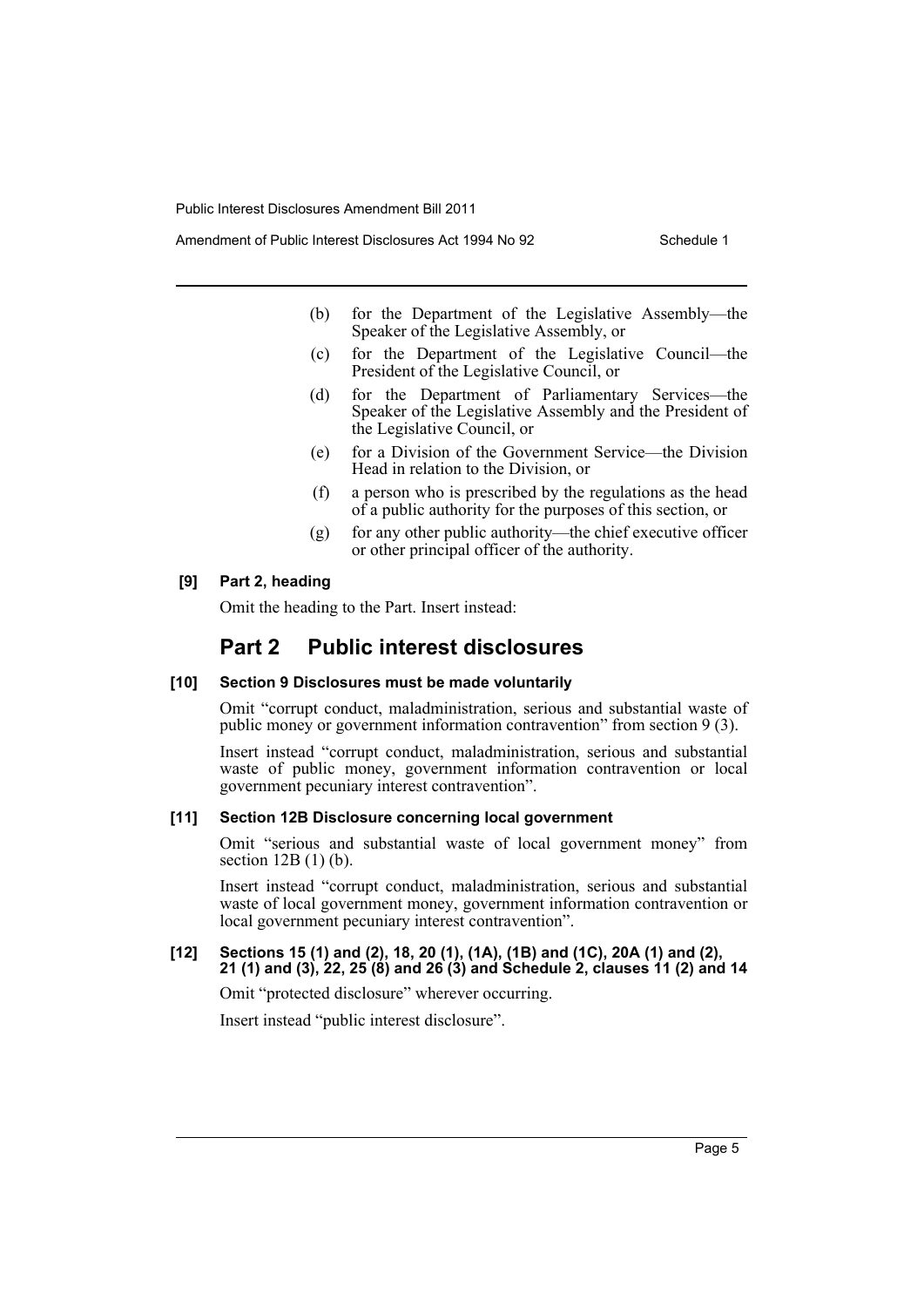Schedule 1 Amendment of Public Interest Disclosures Act 1994 No 92

#### **[13] Section 20 Protection against reprisals**

Omit section 20 (4) (as inserted by the *Protected Disclosures Amendment (Public Interest Disclosures) Act 2010*).

Insert instead:

- (4) A public authority (other than an investigating authority and the NSW Police Force) must refer any evidence of an offence under this section to the Commissioner of Police or the Commission. Evidence of an offence that relates to the NSW Police Force must instead be referred to the PIC.
- (5) An investigating authority (other than the Commission, the ICAC Inspector, the PIC and the PIC Inspector) must, after completing or discontinuing an investigation into an alleged offence under this section, refer any evidence of the offence to the Commissioner of Police. Evidence of an offence that relates to the NSW Police Force must instead be referred to the PIC.
- (6) The NSW Police Force, the Commission, the ICAC Inspector, the PIC or the PIC Inspector must, after completing an investigation into an alleged offence under this section and forming the opinion that an offence has been committed, refer the alleged offence:
	- (a) to the Director of Public Prosecutions, by providing the Director of Public Prosecutions with a brief of evidence relating to the offence, or
	- (b) if the alleged offence relates to the Director of Public Prosecutions, to the Attorney General, by providing the Attorney General with a brief of evidence relating to the offence.

#### **[14] Section 25 Referral of disclosures by investigating authorities**

Omit "corrupt conduct, maladministration, serious and substantial waste or government information contravention" from section 25 (1).

Insert instead "corrupt conduct, maladministration, serious and substantial waste, government information contravention or local government pecuniary interest contravention".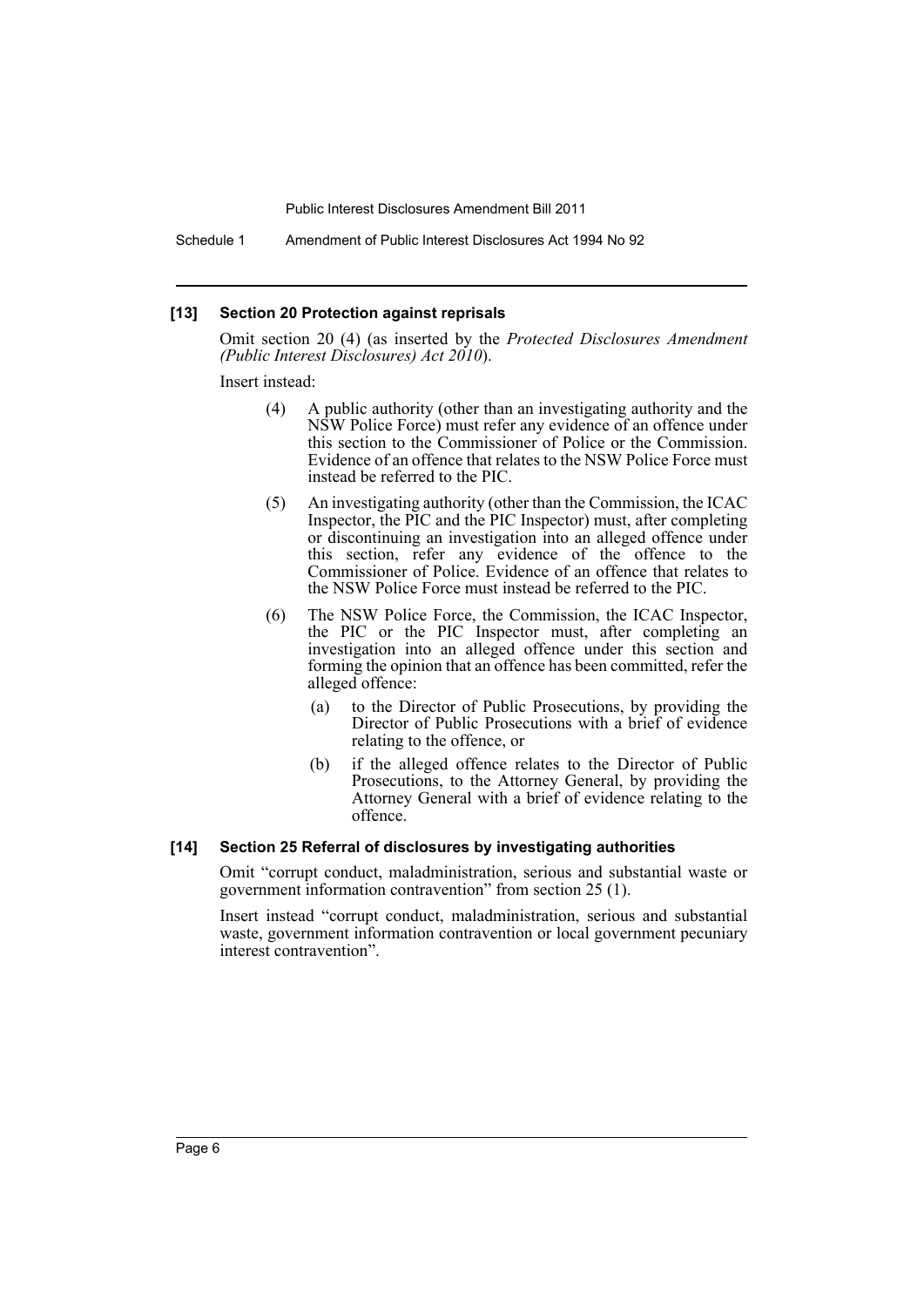### **[15] Section 26B**

Insert after section 26A:

#### **26B Ombudsman's role in resolution of disputes**

The regulations may make provision for or with respect to the conferring of functions on the Ombudsman in connection with the resolution of disputes arising as a result of a public official making a public interest disclosure.

#### **[16] Schedule 2 Savings, transitional and other provisions**

Insert at the end of clause 1 (1):

*Public Interest Disclosures Amendment Act 2011*

#### **[17] Schedule 2, clause 11 (3)**

Omit the clause.

## **[18] Schedule 2**

Insert at the end of the Schedule:

# **Part 4 Provisions consequent on enactment of Public Interest Disclosures Amendment Act 2011**

## **17 Evidence of reprisals**

A provision of section 20 inserted by the *Public Interest Disclosures Amendment Act 2011* does not apply in respect of an offence alleged to have been committed before the commencement of the provision.

## **[19] Long title**

Omit "waste and government information contravention".

Insert instead "waste, government information contravention and local government pecuniary interest contravention".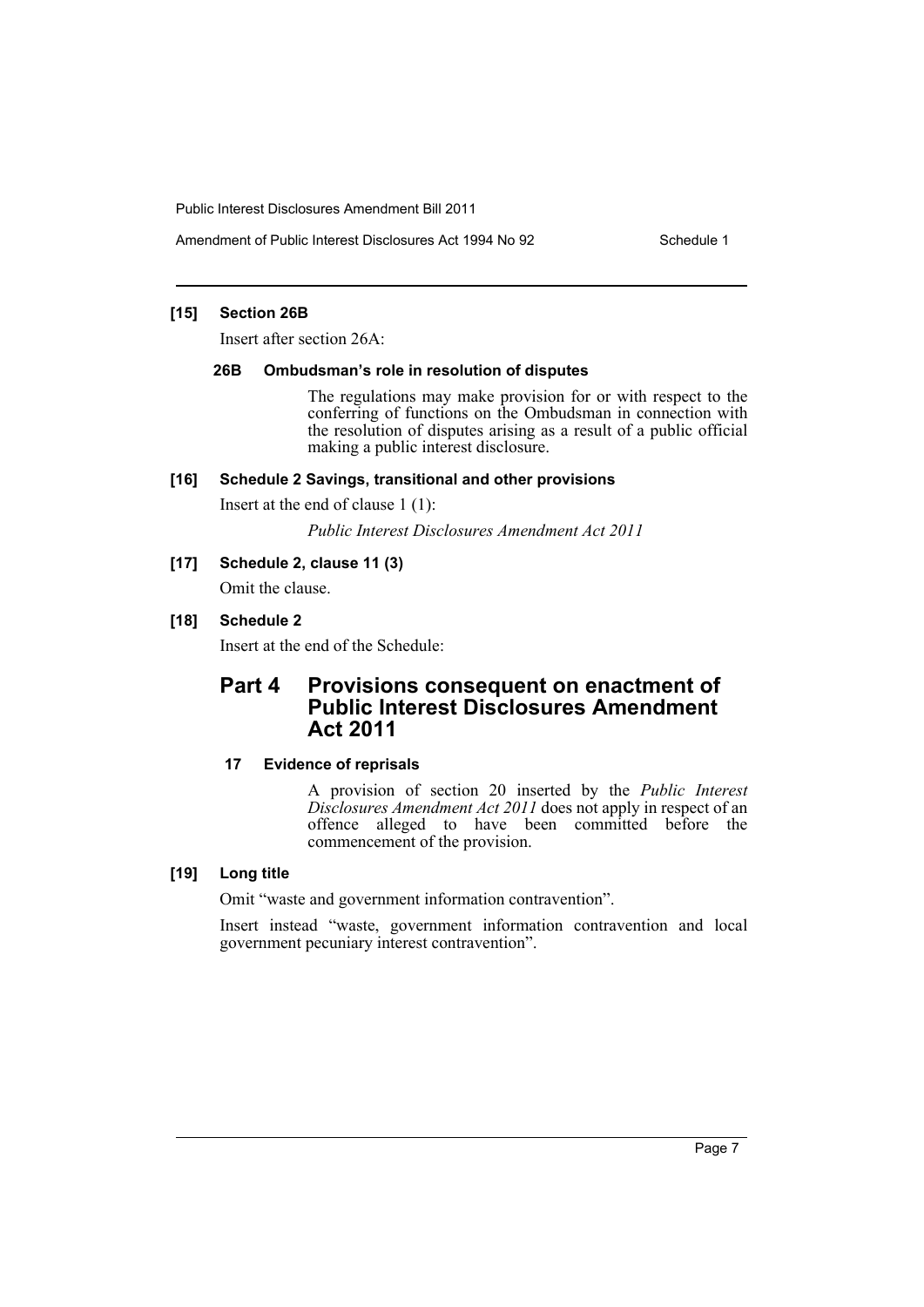# <span id="page-9-0"></span>**Schedule 2 Amendment of other Acts**

## **2.1 Education (School Administrative and Support Staff) Act 1987 No 240**

## **Section 29 Meaning of "misconduct"**

Omit "protected disclosure" from section 29 (1) (c). Insert instead "public interest disclosure".

## **2.2 Health Records and Information Privacy Act 2002 No 71**

#### **Section 5 Definition of "personal information"**

Omit "protected disclosure" from section 5 (3) (h) wherever occurring. Insert instead "public interest disclosure".

# **2.3 Industrial Relations Act 1996 No 17**

## **[1] Section 98 Right of appeal**

Omit "protected disclosure" from section 98 (2). Insert instead "public interest disclosure".

## **[2] Section 98 (2)**

Omit "*Protected Disclosures Act 1994*". Insert instead "*Public Interest Disclosures Act 1994*".

## **2.4 Ombudsman Act 1974 No 68**

**Schedule 1 Excluded conduct of public authorities** Omit "protected disclosure" from clause 12 (c). Insert instead "public interest disclosure".

## **2.5 Police Act 1990 No 47**

#### **Section 206 Protection against reprisals**

Omit "protected disclosure" from section 206 (2B). Insert instead "public interest disclosure".